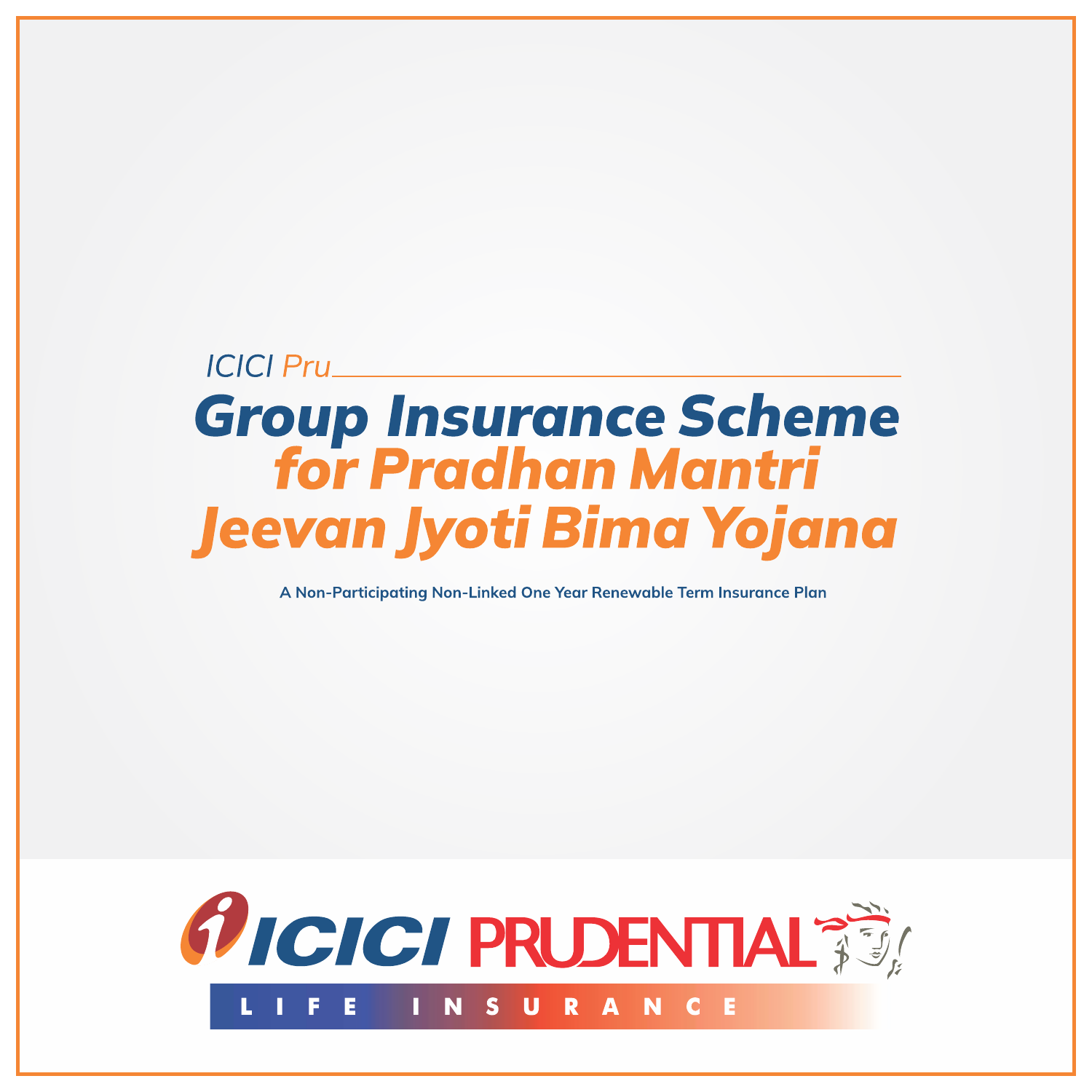The Government of India introduced Pradhan Mantri Jeevan Jyoti Bima Yojana (PMJJBY) as a low premium insurance scheme to widen the penetration of insurance in India. It is aimed at creating a universal social security system.

#### **What is ICICI Pru Group Insurance Scheme for Pradhan Mantri Jeevan Jyoti Bima Yojana?**

PMJJBY will be administered through life insurance companies in partnership with banks. The participating bank will be the Master Policyholder under this scheme. This scheme is a group one year term cover, renewable from year to year, offering life insurance cover for death due to any reason.

#### **Who is eligible under this scheme?**

This scheme is available to eligible savings bank account holders in the age group of 18 to 50 years. In case of multiple savings bank accounts held by one individual, he/she would be eligible to join the scheme through one savings bank account only.

#### **What are the benefits under this scheme and how much premium would need to be paid?**

This scheme offers a risk cover of  $\bar{\tau}$  2 lakhs in case of death due to any reason, which would be payable to the nominee. Premium is payable depending on the month of enrolment as mentioned below.

| Month of enrollment          | Premium Payable(in ₹) |
|------------------------------|-----------------------|
| June, July, August           | 436                   |
| September, October, November | 342                   |
| December, January, February  | 228                   |
| March, April, May            | 114                   |

For new members enrolling into the scheme the risk will not be covered during the first 30 days from the date of enrolment into the scheme (lien period) and in case of death (other than due to accident) during lien period, no claim would be admissible.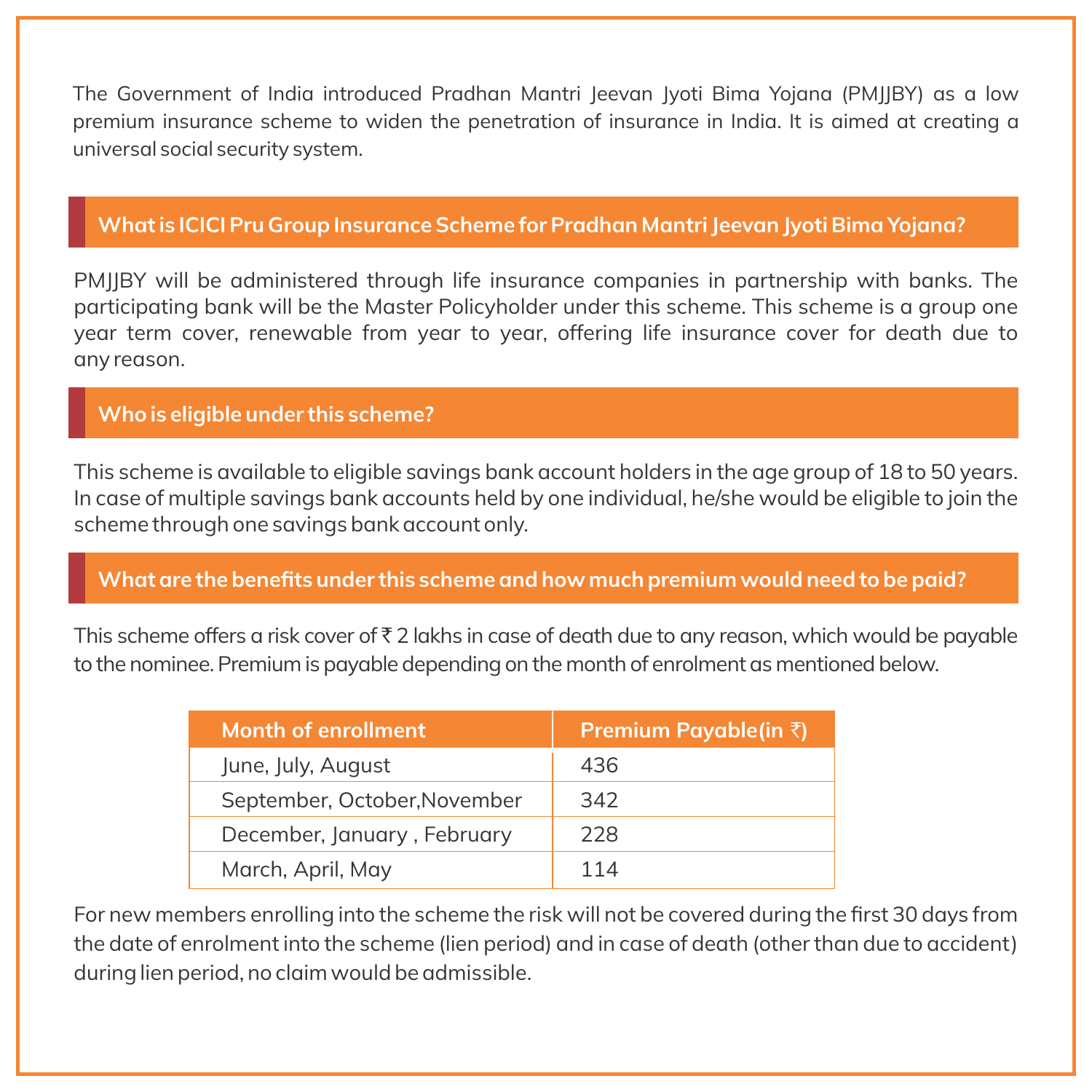#### **How can an account holder enroll for the scheme?**

The account holder has to give consent to join the scheme during the enrolment period. Alternatively, consent may also be given through SMS from mobile number registered with the Bank**..**

#### **How will this premium be paid?**

The premium will be deducted from the member's savings bank account through 'auto-debit' facility in one instalment, as per the option given on enrolment. Members can also give a one-time mandate for auto-debit every year till the scheme is in force.

#### **Can members join in subsequent years? Can members who leave the scheme rejoin?**

Yes, members can join in subsequent years by paying annual premium through auto-debit. Individuals who exit the scheme can also rejoin in a similar manner.

## **Terms and Conditions**

**Free Look Period:** The Master Policyholder has the option to review the policy following receipt of the policy document. If the Master Policyholder wishes to cancel the policy the policy document needs to be returned to the Company with reasons for cancellation of the policy within:

- 15 days from the date of receipt of the policy document, if the policy was not purchased through Distance Marketing\*or for electronic policies
- \* 30 days from the date of receipt of the policy document, if the policy was purchased through Distance Marketing\*

On cancellation of the Policy during the free look period, the Company will return the premium paid subject to deduction of:

- · Stamp duty paid under the Policy, if any
- · Expenses borne by the Company, if any
- · Proportionate risk premium for the period of cover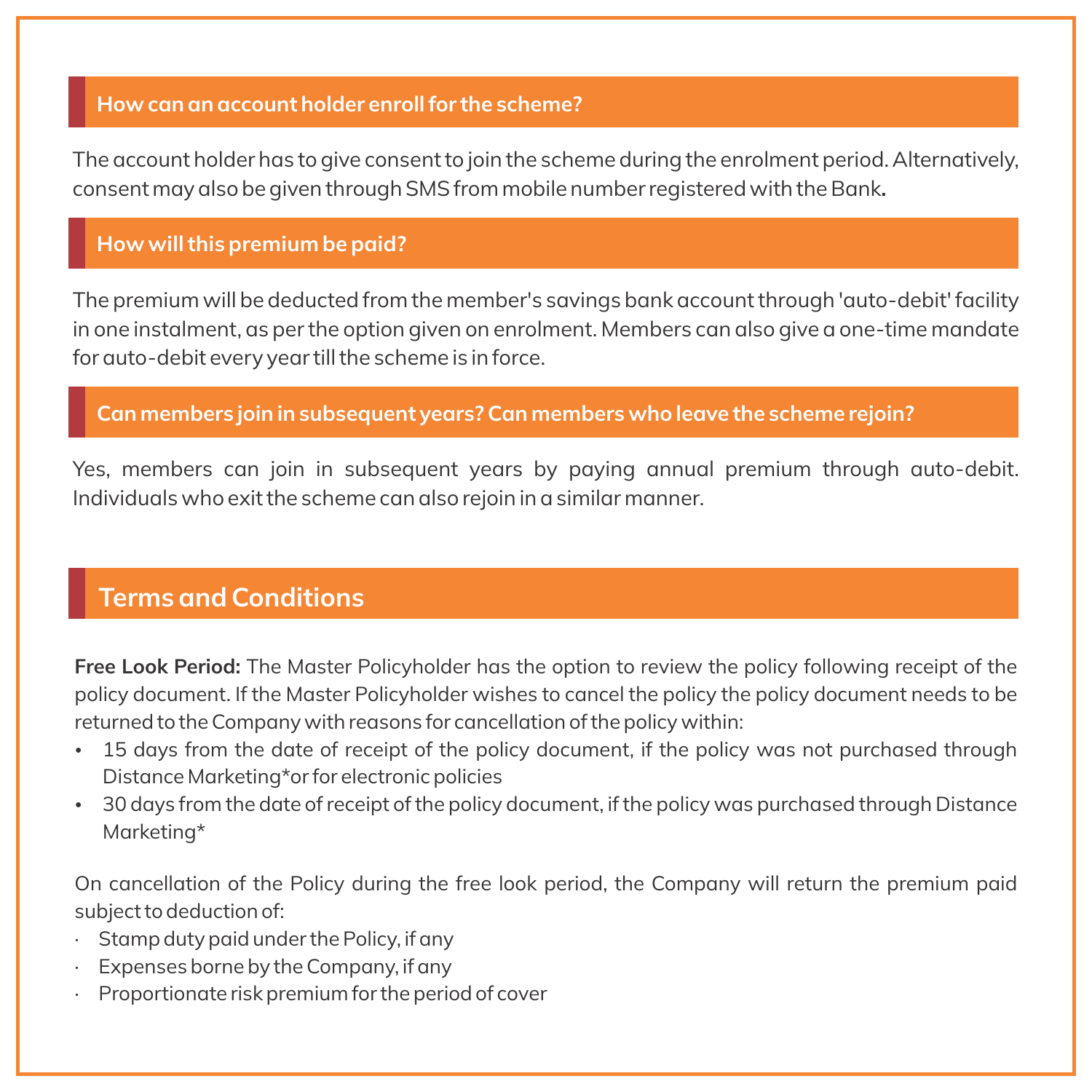Thereafter this policy shall terminate and all rights, benefits and interests under this policy shall be extinguished.

*\*Distance marketing includes every activity of solicitation (including lead generation) and sale of insurance products through the following modes: (i) Voice mode, which includes telephone-calling (ii) Short Messaging service (SMS) (iii) Electronic mode which includes e-mail, internet and interactive television (DTH) (iv) Physical mode which includes direct postal mail and newspaper & magazine inserts and (v) Solicitation through any means of communication other than in person.*

#### **Grace period:**

**Revival:** A member may re-join the scheme at any point in future years by paying premium. The members are covered only for accidental death in the first 30 days of re-joining the Policy. If a member dies due to any reason other than accident in this period, the premium paid shall be refunded after deducting proportional expenses incurred for the issue of the cover.

**Exclusions:** The members are covered only for accidental death in the first 30 days of joining and rejoining the Policy. If a member dies due to any reason other than accident in this period, the premium paid shall be refunded after deducting proportional expenses incurred for the issue of the cover.

**Section 41 of the Insurance Act, 1938 (4 of 1938):** In accordance to the Section 41 of the Insurance Act, 1938 as amended from time to time, no person shall allow or offer to allow, either directly or indirectly, as an inducement to any person to take or renew or continue an insurance in respect of any kind of risk relating to lives or property in India, any rebate of the whole or part of the commission payable or any rebate of the premium shown on the Policy, nor shall any person taking out or renewing or continuing a Policy accept any rebate, except such rebate as may be allowed in accordance with the published prospectuses or tables of the insurer.

Provided that acceptance by an insurance agent of commission in connection with a policy of life insurance taken out by himself on his own life shall not be deemed to be acceptance of a rebate of premium within the meaning of this sub section if at the time of such acceptance the insurance agent satisfies the prescribed conditions establishing that he is a bona fide insurance agent employed by the insurer.

Any person making default in complying with the provisions of this section shall be punishable with fine which may extend to ten lakh rupees.

**Fraud and misrepresentation:** Treatment will be as per Section 45 of the Insurance Act, 1938 as amended from time to time.